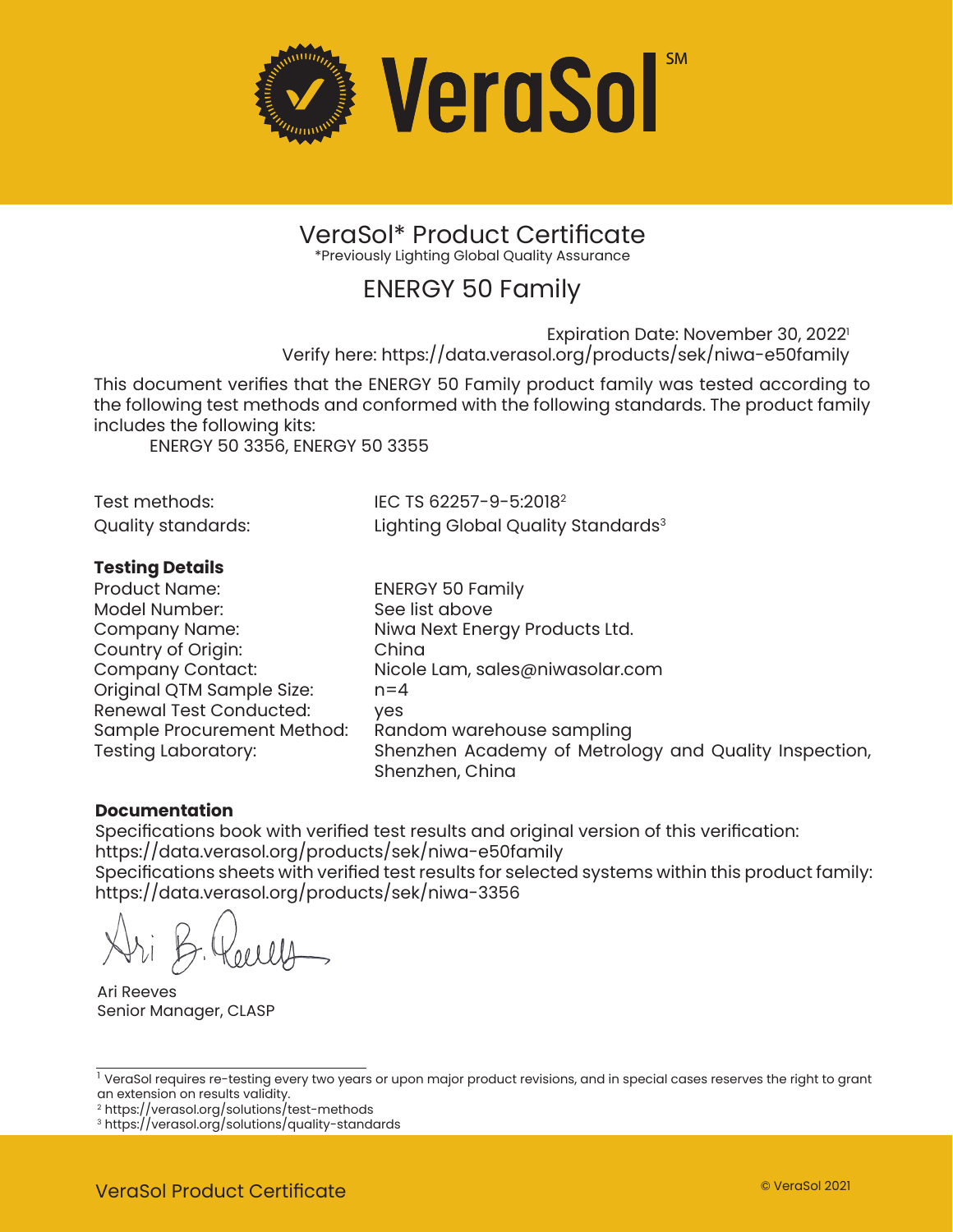## Verify here: https://data.verasol.org/products/sek/niwa-e50family

| Category                                  | <b>Quality Standard</b>                                                                                                                                                                                                                                                                                                                                                                                                                                                                                                                                     | Verdict |
|-------------------------------------------|-------------------------------------------------------------------------------------------------------------------------------------------------------------------------------------------------------------------------------------------------------------------------------------------------------------------------------------------------------------------------------------------------------------------------------------------------------------------------------------------------------------------------------------------------------------|---------|
| Truth In Advertising                      | Manufacturer, Product Name and Model Number<br>accurately specified                                                                                                                                                                                                                                                                                                                                                                                                                                                                                         | Pass    |
|                                           | Performance and component ratings accurately<br>specified. Any description of the product that appears<br>on the packaging, inside the package and in any media<br>shall be truthful and accurate. No statements mislead<br>buyers or end users about the utility of the product.<br>Numeric ratings deviate no more than 15% from actual<br>performance (note that it is acceptable for actual<br>performance to exceed advertised performance).                                                                                                           | Pass    |
|                                           | Port voltage and current specifications, if provided, are<br>accurate. Included appliances function when connected<br>to ports. Power output of ports is sufficient to power<br>appliances that are advertised but not included. Ports<br>that are intended for a function other than providing<br>power, such as data ports, are not required to meet this<br>standard.                                                                                                                                                                                    | Pass    |
| Lumen Maintenance                         | SHS Kits: Average relative light output ≥ 90% of initial light<br>output at 2,000 hours with only one sample allowed to fall<br>below 85% OR All 4 samples maintain ≥ 95% of initial light<br>output at 1,000 hours<br>Pico PV: Average relative light output ≥ 90% of initial light<br>output at 2,000 hours with only one sample allowed to fall<br>below 85% OR All 6 samples maintain ≥ 95% of initial light<br>output at 1,000 hours                                                                                                                   | Pass    |
| <b>Circuit and Overload</b><br>Protection | Products include a current limiting mechanism to prevent<br>irreversible damage to the system. The mechanism<br>is easily resettable or replaceable by the user, or<br>automatically resets. If replaceable fuses are used for<br>circuit protection, sizes are labeled on the product and<br>listed in the user manual, and, if fuses are replaceable<br>by the user, at least one spare fuse is included with the<br>product. Included appliances are not required to meet<br>this standard unless they have ports that are intended to<br>provide power. | Pass    |
| AC-DC Charger<br>Safety                   | Any included AC-DC charger carries approval from a<br>recognized consumer electronics safety regulator                                                                                                                                                                                                                                                                                                                                                                                                                                                      | n/a     |
| Wiring and Connector<br>Safety            | SHS Kits: Wires, cables and connectors are appropriately<br>sized for the expected current and voltage.                                                                                                                                                                                                                                                                                                                                                                                                                                                     | Pass    |
| Hazardous<br><b>Substances Ban</b>        | No battery contains cadmium or mercury at levels<br>greater than trace amounts                                                                                                                                                                                                                                                                                                                                                                                                                                                                              | Pass    |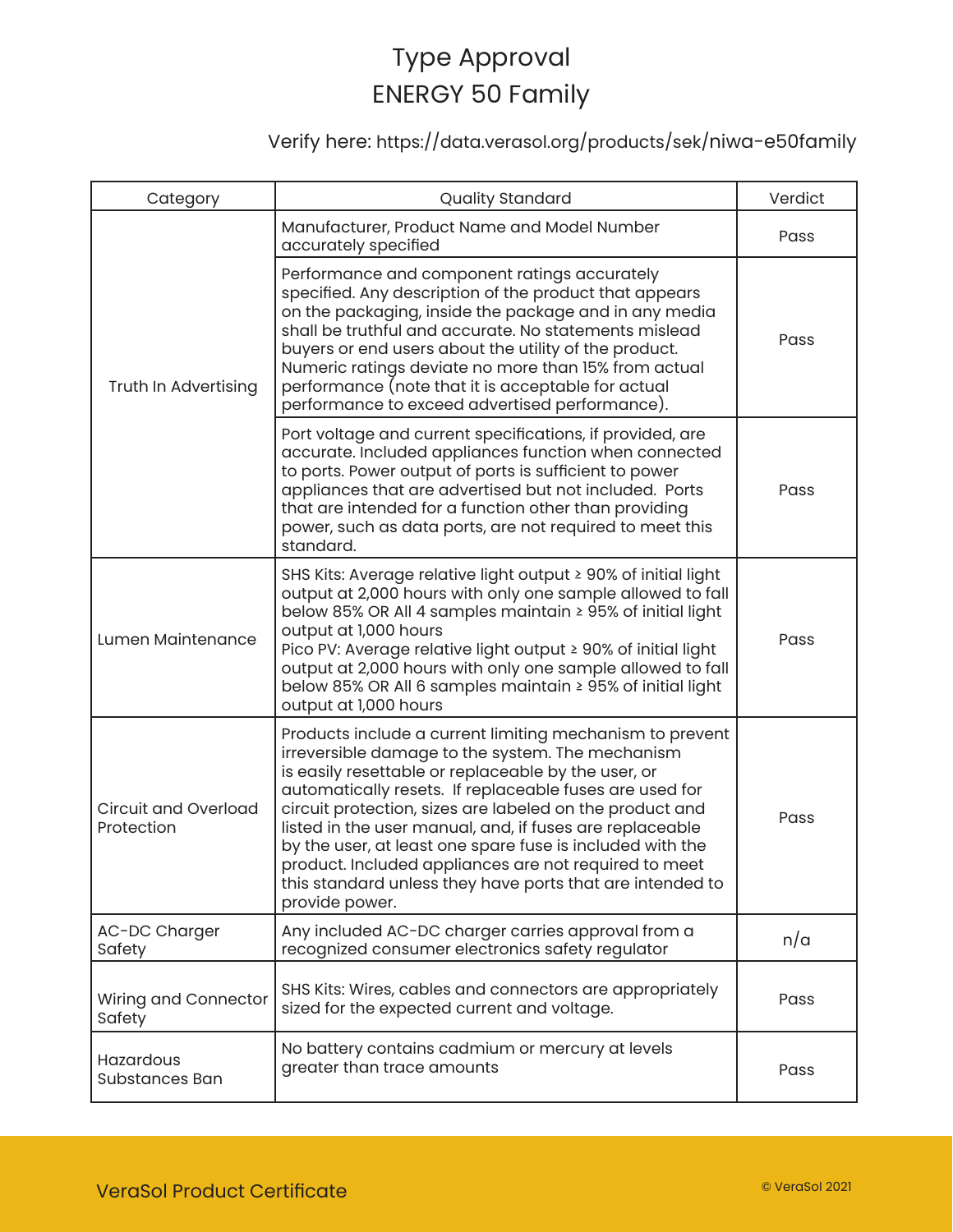## Verify here: https://data.verasol.org/products/sek/niwa-e50family

| Category                                    | <b>Quality Standard</b>                                                                                                                                                                                                                                                                                                                                                                                                                                         | Verdict |
|---------------------------------------------|-----------------------------------------------------------------------------------------------------------------------------------------------------------------------------------------------------------------------------------------------------------------------------------------------------------------------------------------------------------------------------------------------------------------------------------------------------------------|---------|
| <b>Battery Protection</b>                   | Protected by an appropriate charge controller that<br>prolongs battery life and protects the safety of the user.<br>All samples meet the requirements outlined in Lighting<br>Global Quality Standards.<br>Lithium batteries carry IEC 62281, IEC 62133-2, UL 1642 or<br>UN 38.3 certification and have overcharge protection<br>for individual cells or sets of parallel-connected cells.<br>Batteries of included appliances must also meet this<br>standard. | Pass    |
| <b>Battery Durability</b>                   | The average capacity loss of all samples does not<br>exceed 25% and only one sample may have a capacity<br>loss greater than 35% following the battery durability<br>storage test as defined in IEC TS 62257-9-5 Annex BB                                                                                                                                                                                                                                       | Pass    |
| PV Overvoltage<br>Protection                | If the battery is disconnected or isolated, the system must<br>not be damaged and the load terminals shall maintain a<br>voltage that is safe for their intended uses.                                                                                                                                                                                                                                                                                          | Pass    |
| <b>Miswiring Protection</b>                 | The user interface is designed to minimize the likelihood<br>of making improper connections. If improper or reversed<br>connections can easily be made, they cause no damage<br>to the system or harm to the user.                                                                                                                                                                                                                                              | Pass    |
| <b>Physical Ingress</b><br>Protection       | IP2X for all products, IP3X (or 2X + circuit protection) for PV<br>modules, IP5X for fixed outdoor products                                                                                                                                                                                                                                                                                                                                                     | Pass    |
| <b>Water Ingress</b><br>Protection          | Degree of protection required is based on product type:<br>Fixed separate (indoor): No protection required<br>Portable separate: Occasional exposure to rain<br>Portable integrated: Frequent exposure to rain<br>Fixed integrated (outdoor): Permanent outdoor exposure<br>PV modules: Outdoor rooftop installation                                                                                                                                            | Pass    |
| <b>Drop Test</b>                            | Fixed separate (indoor): No requirement<br>All other products: All samples are functional after drop<br>test; none result in dangerous failures.                                                                                                                                                                                                                                                                                                                | Pass    |
| Soldering and<br>Electronics<br>Workmanship | The system and any included appliances are rated<br>"Good" or Fair" for workmanship quality as defined in<br>Annex F of IEC TS 62257-9-5. At most, one sample may<br>fail to function when initially evaluated.                                                                                                                                                                                                                                                 | Pass    |
| <b>Mechanical Durability</b>                | All samples and included appliances are functional after<br>Switch, Connector, Gooseneck and Strain Relief tests;<br>none result in dangerous failures                                                                                                                                                                                                                                                                                                          | Pass    |
| <b>Cable Specifications</b>                 | SHS Kits: Any outdoor cables must be outdoor-rated and<br>UV resistant.                                                                                                                                                                                                                                                                                                                                                                                         | Pass    |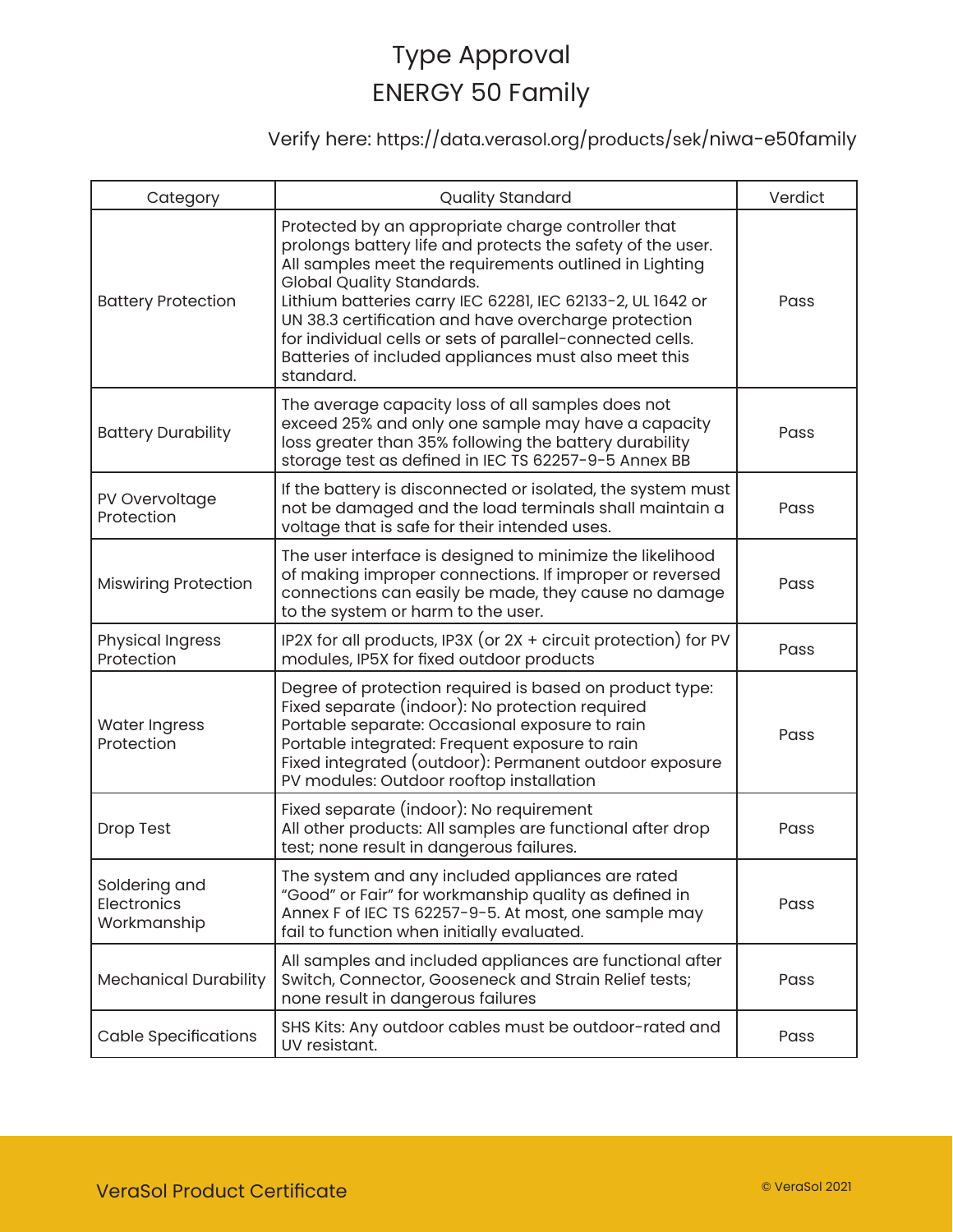### Verify here: https://data.verasol.org/products/sek/niwa-e50family

| Category                                      | <b>Quality Standard</b>                                                                                                                                                                                                                                                                                                                                                                                                                                                                                                                                                                                                            | Verdict |
|-----------------------------------------------|------------------------------------------------------------------------------------------------------------------------------------------------------------------------------------------------------------------------------------------------------------------------------------------------------------------------------------------------------------------------------------------------------------------------------------------------------------------------------------------------------------------------------------------------------------------------------------------------------------------------------------|---------|
| <b>User Manual</b>                            | SHS Kits: User manual must present instructions for<br>installation, use, and troubleshooting of the system.<br>Installation instructions must include appropriate<br>placement and installation of the PV module. Basic<br>electrical safety and system maintenance must also be<br>covered. Installation and operation instructions should<br>be presented using language and graphics that can be<br>understood by the typical consumer.                                                                                                                                                                                        | Pass    |
| Component<br>Specification and<br>Replacement | SHS Kits: Consumer information must provide at least one<br>of the following options:<br>1) specifications for components that may require<br>replacement (fuses, lights, PV, batteries) and instructions<br>for replacement, OR<br>2) directions as to how the consumer can get<br>components, including the battery, replaced at service<br>centers, both during and post warranty, OR<br>3) a clear consumer-facing statement that the batteries<br>and other components are not replaceable.<br>A clear statement regarding the battery replacement<br>must be included on the consumer-facing packaging or<br>user agreement. | Pass    |
| Minimum Warranty<br>Terms                     | Accurately specified and consumer-facing<br>Pico PV: Minimum coverage of at least one-year on<br>manufacturing defects under normal use<br>SHS Kits: Minimum coverage of at least two years for the<br>system and one year for included appliances.<br>Detailed requirements are specified in the Lighting Global<br>Quality Standards.                                                                                                                                                                                                                                                                                            | Pass    |
| Performance<br>Reporting                      | Pico PV: Light output and the corresponding solar run<br>time are reported on the product packaging for at least<br>the brightest setting.                                                                                                                                                                                                                                                                                                                                                                                                                                                                                         | Pass    |
|                                               | Pico PV: Impact of mobile phone charging on product<br>performance is described on packaging.                                                                                                                                                                                                                                                                                                                                                                                                                                                                                                                                      | Pass    |
|                                               | SHS Kit: PV Power must be accurately reported on the<br>product packaging.                                                                                                                                                                                                                                                                                                                                                                                                                                                                                                                                                         | Pass    |

#### **Test Methods & Quality Standards**

Kits in the product family with peak power ratings less than or equal to 10 W are tested with a sample size of n=6 according to the test methods described in IEC TS 62257-9-5:2018 and meet the Lighting Global Pico-PV Quality Standards.

Kits in the product family with peak power ratings greater than 10 W are tested with a sample size of n=4 according to the test methods described in IEC TS 62257-9-5:2018 and meet the Lighting Global Solar Home System Kit Quality Standards.

Additional details on the requirements listed above are available here: https://verasol.org/solutions/quality-standards